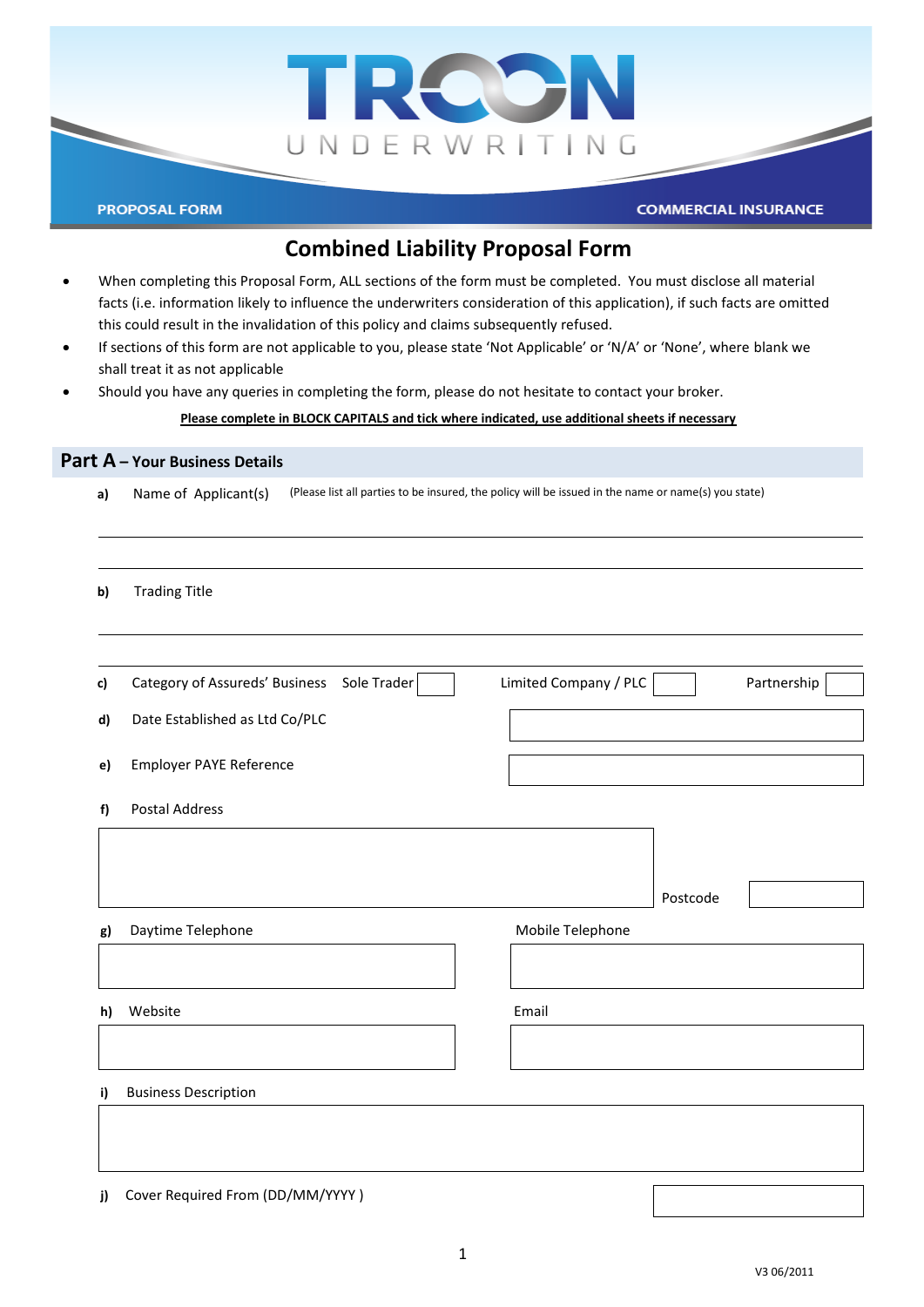|         | Part B - Public Liability                                                                                                                                              | Is this section required<br>Yes | No         |
|---------|------------------------------------------------------------------------------------------------------------------------------------------------------------------------|---------------------------------|------------|
| a)      | Indemnity limit required: GBP 1,000,000                                                                                                                                | 2,000,000<br>5,000,000          | 10,000,000 |
|         |                                                                                                                                                                        |                                 |            |
|         | Part C - Products Liability                                                                                                                                            | Is this section required<br>Yes | No         |
| a)      | Indemnity limit required: GBP 1,000,000                                                                                                                                | 2,000,000<br>5,000,000          | 10,000,000 |
| b)      | Turnover within the UK                                                                                                                                                 | <b>GBP</b>                      |            |
| c)      | Turnover within the USA and Canada                                                                                                                                     | <b>GBP</b>                      |            |
| d)      | Turnover Elsewhere, state countries:                                                                                                                                   | <b>GBP</b>                      |            |
| e)      | Payments to Bona Fide Sub-Contractors working away from your premises                                                                                                  | <b>GBP</b>                      |            |
|         |                                                                                                                                                                        |                                 |            |
|         | <b>Part D - Employers Liability</b>                                                                                                                                    | Is this section required<br>Yes | No         |
| a)      | Indemnity limit provided                                                                                                                                               | <b>GBP</b>                      | 10,000,000 |
| b)      | <b>Manual Directors</b><br>No                                                                                                                                          | <b>GBP</b>                      |            |
| c)      | Clerical Staff, Directors, Managerial Staff<br>No                                                                                                                      | <b>GBP</b>                      |            |
| d)      | Woodworking machinists and their labourers<br>No                                                                                                                       | <b>GBP</b>                      |            |
| e)      | Manual Employees working on own premises<br>No                                                                                                                         | <b>GBP</b>                      |            |
| f)      | Manual Employees working away from premises<br>No                                                                                                                      | <b>GBP</b>                      |            |
| g)      | Please provide a description of work undertaken by manual Employees b), e) & f)                                                                                        |                                 |            |
|         |                                                                                                                                                                        |                                 |            |
| h)      | Do you undertake work or visits away from the premises involving Heat?                                                                                                 | Yes                             | No         |
|         | If "Yes" state type of heat used:                                                                                                                                      |                                 |            |
| i)      | Do you undertake work at height or at depth?<br>If "Yes" state Maximum Height (m) & depth (m                                                                           | Yes                             | No         |
|         |                                                                                                                                                                        |                                 |            |
| j)      | Do you work or supply products, incorporated into aircrafts, airports, marine vessels,<br>automobiles, railways, offshore installations, oil or nuclear installations? | Yes                             | No         |
|         | If "Yes" provide details of work undertaken                                                                                                                            |                                 |            |
| k)      | Do you sell, process, repair products or services exported, to the USA or Canada.                                                                                      | Yes                             | No         |
|         | If "Yes" provide details of Products sold                                                                                                                              |                                 |            |
| $\vert$ | Do you handle materials containing, asbestos, silica, acids, gases, explosives?                                                                                        | Yes                             | No         |
|         | If "Yes" please give full information                                                                                                                                  |                                 |            |
| m)      | Do you handle radioactive substances or devices?<br>If "Yes" please give full information                                                                              | Yes                             | No         |
| n)      | Do you use Power driven machinery (other than hand tools)?                                                                                                             | Yes                             | No         |
|         | If "Yes" please give full information                                                                                                                                  |                                 |            |
| o)      | Do you use Lifts, cranes or power lifting equipment, steam or other pressured vessels                                                                                  | Yes                             | No         |
|         | If "Yes" please give full information                                                                                                                                  |                                 |            |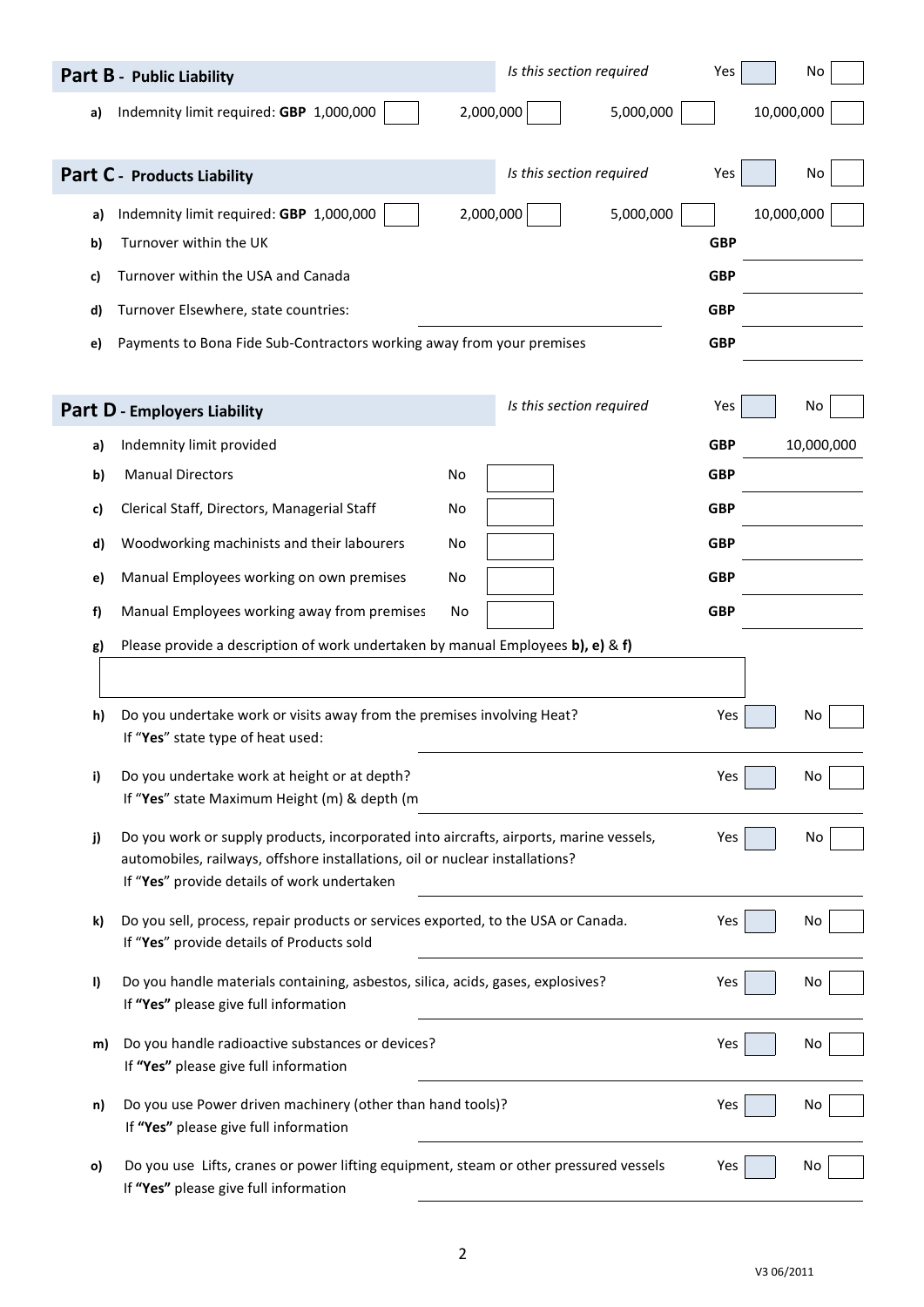|    | Part E - Health & Safety                                                                                                                                                    |     |    |
|----|-----------------------------------------------------------------------------------------------------------------------------------------------------------------------------|-----|----|
| a) | Do you have a written Health & Safety Policy?                                                                                                                               | Yes | No |
|    | If "Yes" state name of person responsible                                                                                                                                   |     |    |
| b) | Have you or any director, partner, employee or representative ever been Prosecuted<br>under the Factories Act or Health and Safety at Work Act, or any similar legislation? | Yes | Νo |
|    | If "Yes" provide details                                                                                                                                                    |     |    |
| c) | Served with a Prohibition Notice under the Health and Safety at Work Act or similar?                                                                                        | Yes | No |
|    | If "Yes" Provide details of Notices issued                                                                                                                                  |     |    |
|    |                                                                                                                                                                             |     |    |
|    | <b>Part F</b> - General Questions                                                                                                                                           |     |    |
| a) | Have you ever traded under another name?                                                                                                                                    | Yes | Νo |
|    | If "Yes" Provide details                                                                                                                                                    |     |    |
| b) | Are you now or have you previously been insured in respect of any of the risks to                                                                                           | Yes | No |
|    | which this application relates?                                                                                                                                             |     |    |
|    | If "Yes" state name of Insurer & Policy No                                                                                                                                  |     |    |
| c) | In respect of the risks to be insured, whether at these premises or elsewhere has any                                                                                       | Yes | Νo |
|    | company or underwriter declined to issue or renew a policy or imposed special terms <sup>2</sup>                                                                            |     |    |
|    | If "Yes" please provide details                                                                                                                                             |     |    |
|    | Have you or Any Director, Partner Employee or Representative ever been;                                                                                                     |     |    |
| a) | Been convicted of (or charged with but not yet tried for) any offence other than a                                                                                          | Yes | Νo |
|    | driving offence?                                                                                                                                                            |     |    |
|    | If "Yes" Provide details                                                                                                                                                    |     |    |
| b) | Been declared bankrupt or are the subject of any current bankruptcy proceedings                                                                                             | Yes | No |
|    | or any voluntary or mandatory insolvency or winding up procedures?                                                                                                          |     |    |
|    | If "Yes" Provide details                                                                                                                                                    |     |    |
| c) | Had any County Court Judgments made against you in personal capacity, any                                                                                                   | Yes | No |
|    | organisation, company, business or firm in which you have been involved as a                                                                                                |     |    |
|    | trustee, Director or partner or in a similar capacity?                                                                                                                      |     |    |
|    | If "Yes" Provide details                                                                                                                                                    |     |    |

## **Any Other General/Additional Information**

| Question No |  |
|-------------|--|
|             |  |
|             |  |
|             |  |
|             |  |
|             |  |
|             |  |
|             |  |